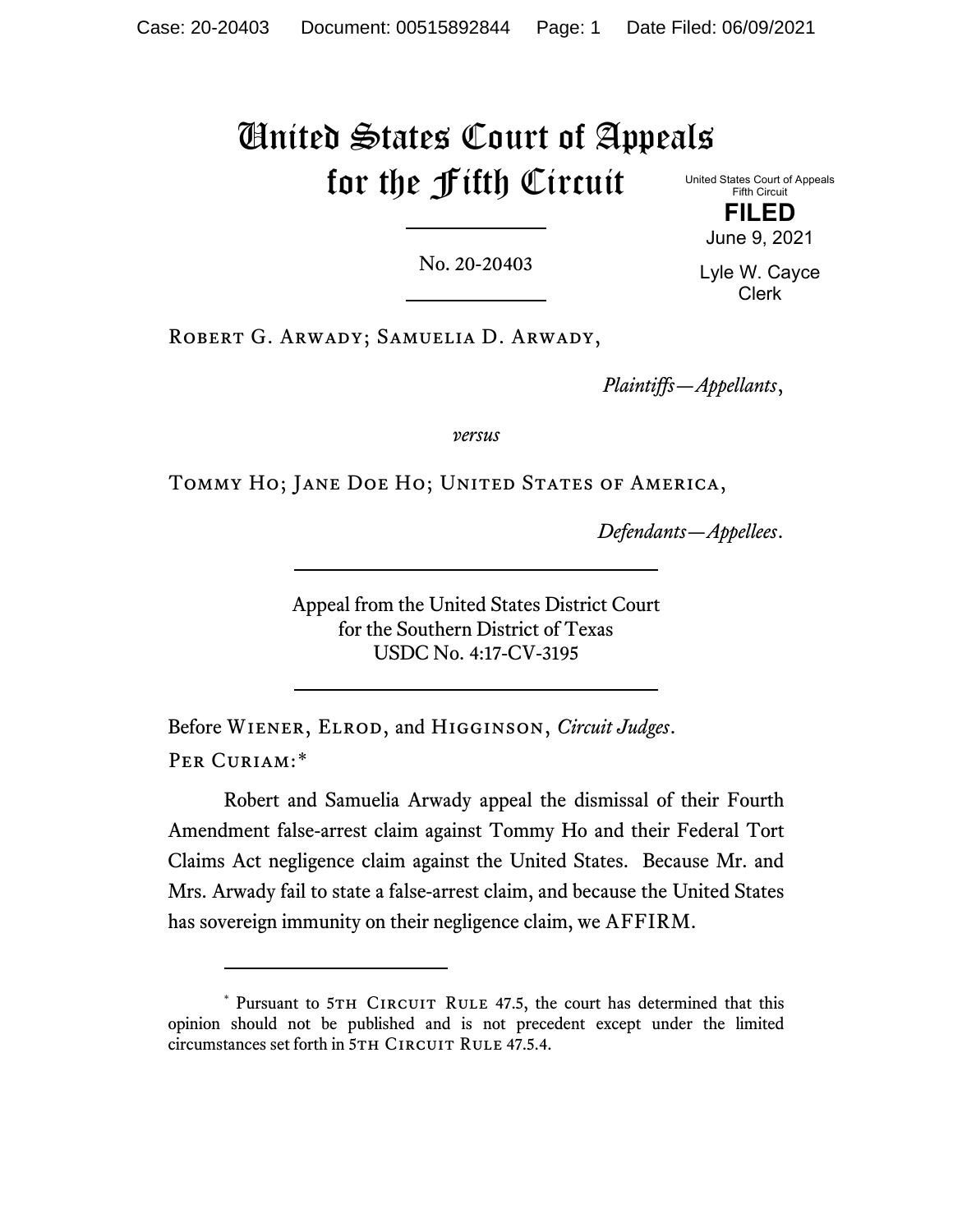I.

Until 2006, Robert Arwady sold firearms through his business Arwady Hand Truck Sales, a federally licensed firearms dealer. The Bureau of Alcohol, Tobacco, Firearms and Explosives revoked Arwady Hand Truck Sales's license in 2006. In 2007, Mr. Arwady transferred the remaining inventory of firearms to himself. Mr. Arwady then began selling those firearms by arranging deals for each sale through other federally licensed firearms dealers. Mr. Arwady would transfer his firearm to a dealer, and the dealer would then sell the firearm to the ultimate buyer.

In 2009, ATF began investigating Mr. Arwady for these sales. It attempted to purchase a firearm directly from him through a controlled purchase by an undercover officer. Mr. Arwady refused to sell directly to the undercover officer.

Tommy Ho, an agent for ATF, obtained a search warrant from Magistrate Judge Calvin Botley. When agents executed the warrant, they recovered business records and 165 firearms.

At some point after the seizure, the government initiated a civil forfeiture case against those firearms. The district court ultimately dismissed the case in October 2012 because it had "been pending for almost three years," and "because the government intend[ed] to seek an indictment that would include forfeiture counts identical to the civil forfeiture claims in this action." Order, *United States v. 165 Firearms*, No. 4:09-CV-3622 (S.D. Tex. Oct. 5, 2012), ECF No. 63.

On February 27, 2014, a grand jury indicted Mr. Arwady on eight counts related to the sales of firearms he conducted after Arwady Hand Truck Sales lost its license. United States Marshals arrested Mr. Arwady on March 6, 2014. Mr. Arwady pleaded not guilty to a superseding indictment.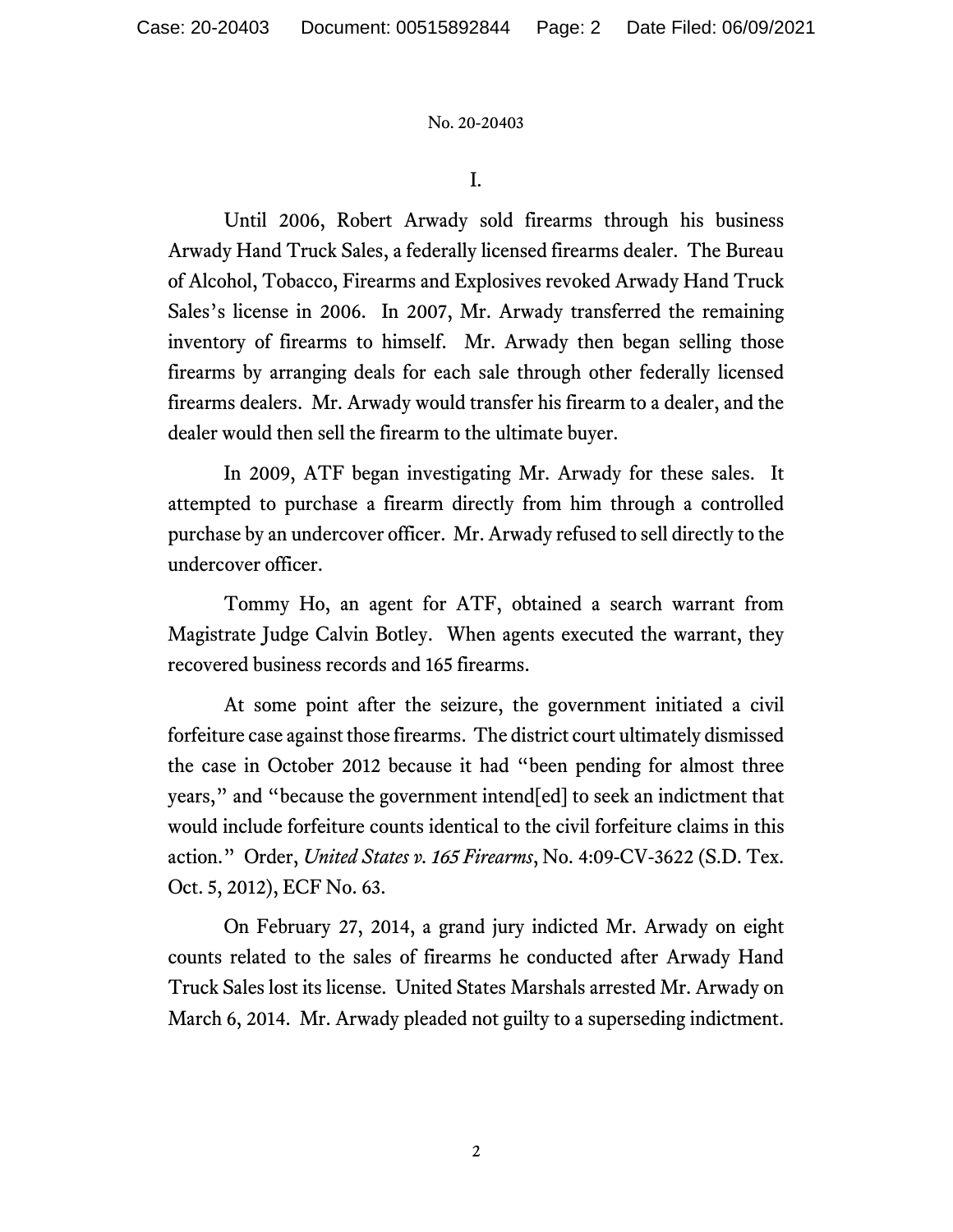The United States subsequently dismissed six of the counts. Mr. Arwady was found not guilty on the remaining two counts on October 21, 2015.

In two installments over the next five months, the government returned 160 of the 165 firearms it had seized from Mr. Arwady. Many of the firearms were damaged or missing parts and accessories. The firearms that had been "new in the box" had been removed from their original boxes.

Mr. and Mrs. Arwady filed a *pro se* civil complaint against Agent Ho and the United States.<sup>[1](#page-2-0)</sup> After Mr. and Mrs. Arwady obtained counsel, they amended their complaint, asserting Fourth Amendment claims against Agent Ho and various Federal Tort Claims Act claims against the United States. The district court dismissed Mr. and Mrs. Arwady's amended complaint, concluding that the Fourth Amendment and most of the Federal Tort Claims Act claims were time-barred. The district court also concluded that Mr. and Mrs. Arwady failed to state a claim against the United States for damage to Mr. Arwady's firearms, but it allowed Mr. and Mrs. Arwady to amend their complaint once more as to that claim only.

Mr. and Mrs. Arwady filed a second amended complaint naming only the United States as a defendant and stating a single Federal Tort Claims Act claim for negligence in storing and handling Mr. Arwady's firearms. The district court dismissed that claim as barred by sovereign immunity. The district court also reconsidered its basis for dismissing Mr. and Mrs. Arwady's Fourth Amendment claims, but once more dismissed the claims as time-barred.

<span id="page-2-0"></span><sup>&</sup>lt;sup>1</sup> The complaint also named a Jane Doe Ho, who was alleged to be the unidentified wife of Agent Ho. The Jane Doe was never identified.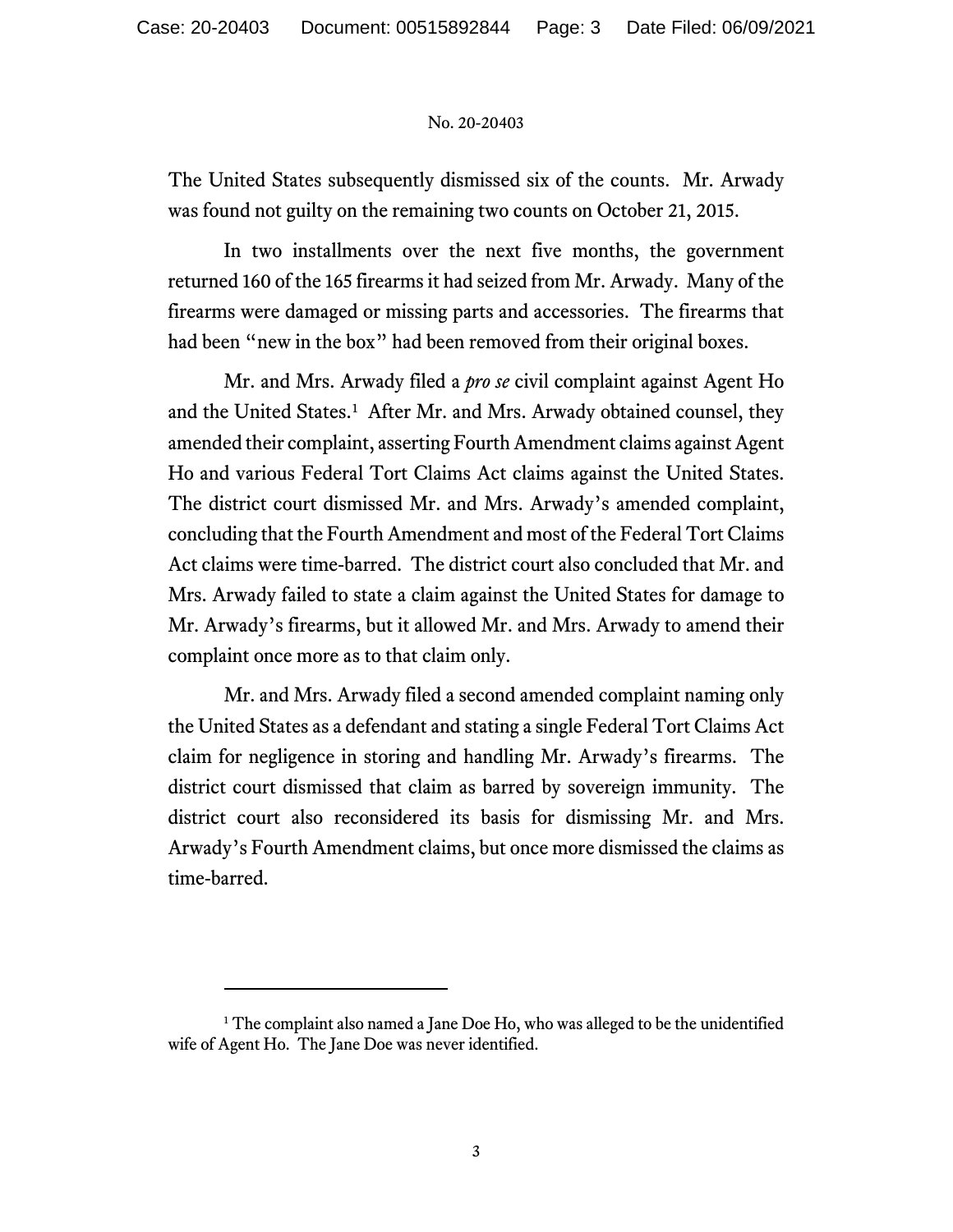# II.

Mr. and Mrs. Arwady timely appealed the districts court's 12(b)(6) dismissal of: (1) their Fourth Amendment claim for the false arrest of Mr. Arwady against Agent Ho; and (2) their Federal Tort Claims Act claim against the United States for negligently damaging Mr. Arwady's firearms. *See* Fed. R. Civ. P. 12(b)(6). We review orders to dismiss for failure to state a claim *de novo*. *Arnold v. Williams*, 979 F.3d 262, 266 (5th Cir. 2020).

## A.

As to the Fourth Amendment false-arrest claim, both parties agree that the district court erred by dismissing it as time-barred. Because the statute of limitations would otherwise have expired on a Saturday, Mr. and Mrs. Arwady's complaint was timely filed on the subsequent Monday. Fed. R. Civ. P. 6(a)(1)(C). Nevertheless, because it is clear from the face of Mr. and Mrs. Arwady's complaint that they failed to state a claim, we affirm dismissal on that ground.[2](#page-3-0) *See Club Retro, L.L.C. v. Hilton*, 568 F.3d 181, 208 (5th Cir. 2009); *T. B. by and through Bell v. N.W. Indep. Sch. Dist.*, 980 F.3d 1047, 1050 n.2 (5th Cir. 2020) ("[W]e may 'affirm the district court's judgment on any grounds supported by the record.'" (*quoting United States ex rel. Farmer v. City of Houston*, 523 F.3d 333, 338 n.8 (5th Cir. 2008))).

In their false-arrest claim, Mr. and Mrs. Arwady allege that Agent Ho omitted key statements from his application for a search warrant in 2009

<span id="page-3-0"></span><sup>&</sup>lt;sup>2</sup> After the district court allowed Mr. and Mrs. Arwady to file a second amended complaint to restate their negligence claim against the United States, they did not reassert their Fourth Amendment claims or even name Agent Ho as a defendant. Thus, there is a real question whether there is any live Fourth Amendment claim remaining at this point in the proceedings. *See Bosarge v. Mississippi Bureau of Narcotics*, 796 F.3d 435, 440 (5th Cir. 2015) (citing *King v. Dogan*, 31 F.3d 344, 346 (5th Cir. 1994)). Regardless of the answer to that question, we affirm the dismissal for the reasons stated herein.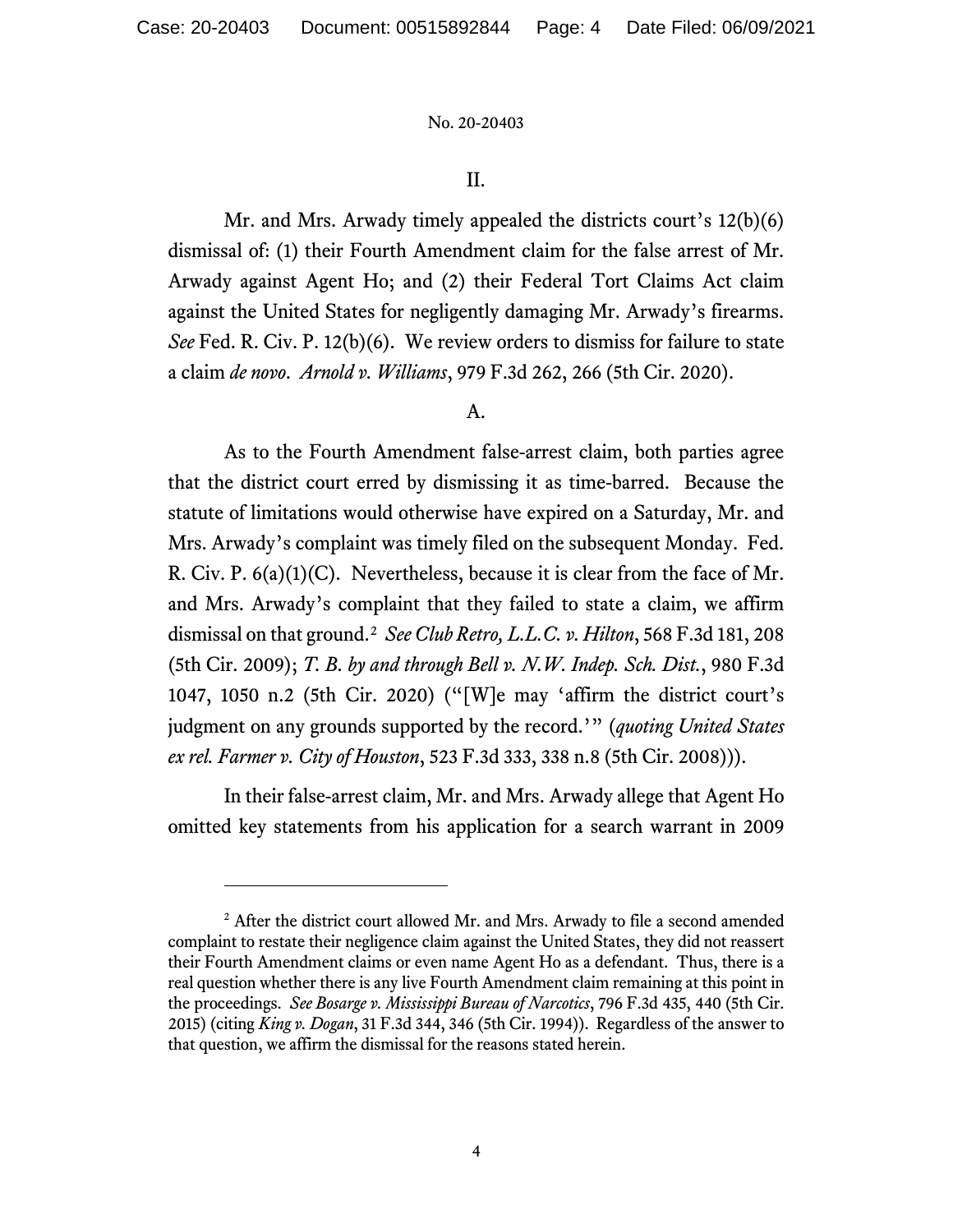leading to Mr. Arwady's arrest by U.S. Marshals in 2014. Mr. and Mrs. Arwady's complaint does not address the five-year gap between Agent Ho's alleged omission and Mr. Arwady's arrest. Further, Mr. and Mrs. Arwady acknowledge in their complaint that the search warrant was approved by a magistrate judge. Mr. and Mrs. Arwady cannot overcome our precedent compelling the conclusion that "facts supporting [Arwady's] arrest [we]re placed before an independent intermediary"—the magistrate judge authorizing the initial search—"break[ing] [any] chain of causation for false arrest" traceable to Agent Ho. *McLin v. Ard*, 866 F.3d 682, 689 (5th Cir. 2017) (quoting *Deville v. Marcantel*, 567 F.3d 156, 170 (5th Cir. 2009)). Moreover, despite Mr. and Mrs. Arwady's contention that *Bivens v. Six Unknown Named Agents*, 403 U.S. 388 (1971), authorizes their claim against agent Ho, we have already rejected the proposition that *Bivens* authorizes *carte blanche* Fourth Amendment claims for "seizures without legal process [or] . . . with wrongful legal process." *Cantú v. Moody*, 933 F.3d 414, 423 (5th Cir. 2019), *cert. denied*. 141 S. Ct. 112 (2020). Mr. and Mrs. Arwady's allegations against Agent Ho simply do not "state a claim upon which relief can be granted." *See* Fed. R. Civ. P. 12(b)(6).

# B.

Mr. and Mrs. Arwady's remaining Federal Tort Claims Act claim against the United States fares no better. The Act waives the United States' sovereign immunity for specified claims. 28 U.S.C. § 1346(b)(1). It does not, however, waive sovereign immunity for claims relating to "the detention of any goods" by any "law enforcement officer" unless one of four conditions is met, including that "the property was seized for the purpose of forfeiture under any provision of Federal law providing for the forfeiture of property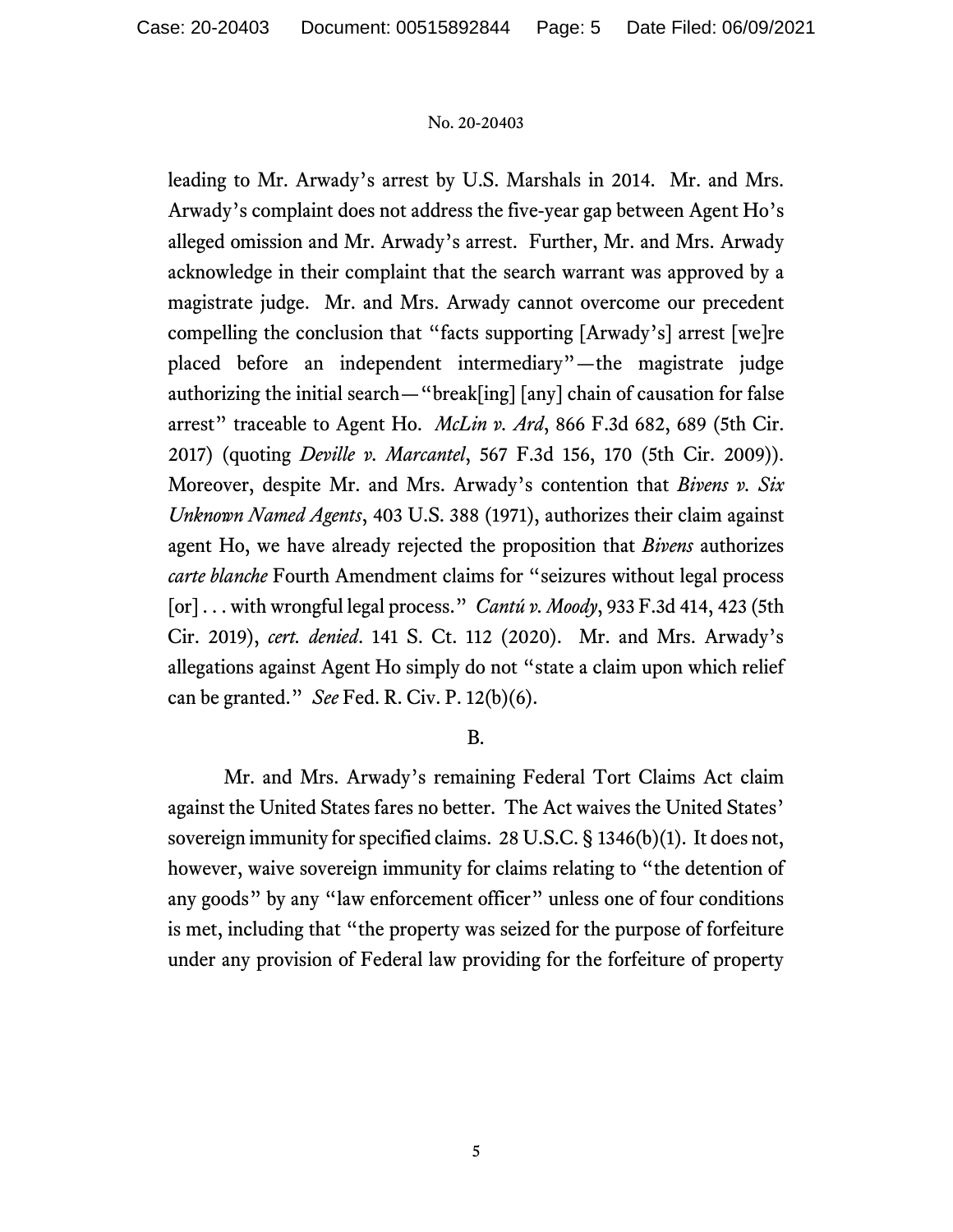other than as a sentence imposed upon conviction of a criminal offense."[3](#page-5-0) *Id.*  $§ 2680(c)(1).$ 

Here, officers from ATF retained 165 of Mr. Arwady's firearms. *See id.* § 2680(c). Those firearms were seized according to a search warrant issued by a magistrate judge in connection with the investigation of a possible violation of the federal Gun Control Act. *See* 18 U.S.C. §§ 921–31. Mr. and Mrs. Arwady include both the search warrant and the investigation in their amended and second amended complaints.

Despite the search warrant and investigation, Mr. and Mrs. Arwady allege that "[t]he firearms were seized for civil forfeiture." "While the court must accept the facts in the complaint as true, it will 'not accept as true conclusory allegations, unwarranted factual inferences, or legal conclusions.'" *Arnold*, 979 F.3d at 266 (quoting *Gentilello v. Rege*, 627 F.3d 540, 544 (5th Cir. 2010)). In a conclusory allegation, Mr. and Mrs. Arwady ask us to overlook both the search warrant and the criminal investigation that were the reasons for the seizure of Mr. Arwady's firearms and instead accept that the seizure was really "for the purpose of forfeiture." Although Mr. and Mrs. Arwady point to a subsequent civil forfeiture action against the firearms, they do not allege how this after-the-fact civil action was the purpose of the seizure. This is true whether forfeiture must be the sole purpose or merely one of the purposes of the seizure to satisfy  $\S 2680(c)(1)$ . Mr. and Mrs. Arwady urge us to adopt the latter interpretation of the statute, while the government urges us to adopt the former, citing to four of our sister circuits for support.<sup>[4](#page-5-1)</sup> We need not reach this question of statutory interpretation

<span id="page-5-0"></span><sup>&</sup>lt;sup>3</sup> Mr. and Mrs. Arwady have not argued that any of the other four conditions is relevant to their claim.

<span id="page-5-1"></span><sup>4</sup> *See Foster v. United States*, 522 F.3d 1071, 1075 (9th Cir. 2008); *Smoke Shop, L.L.C. v. United States*, 761 F.3d 779, 786 (7th Cir. 2014); *Shigemura v. United States*, 504